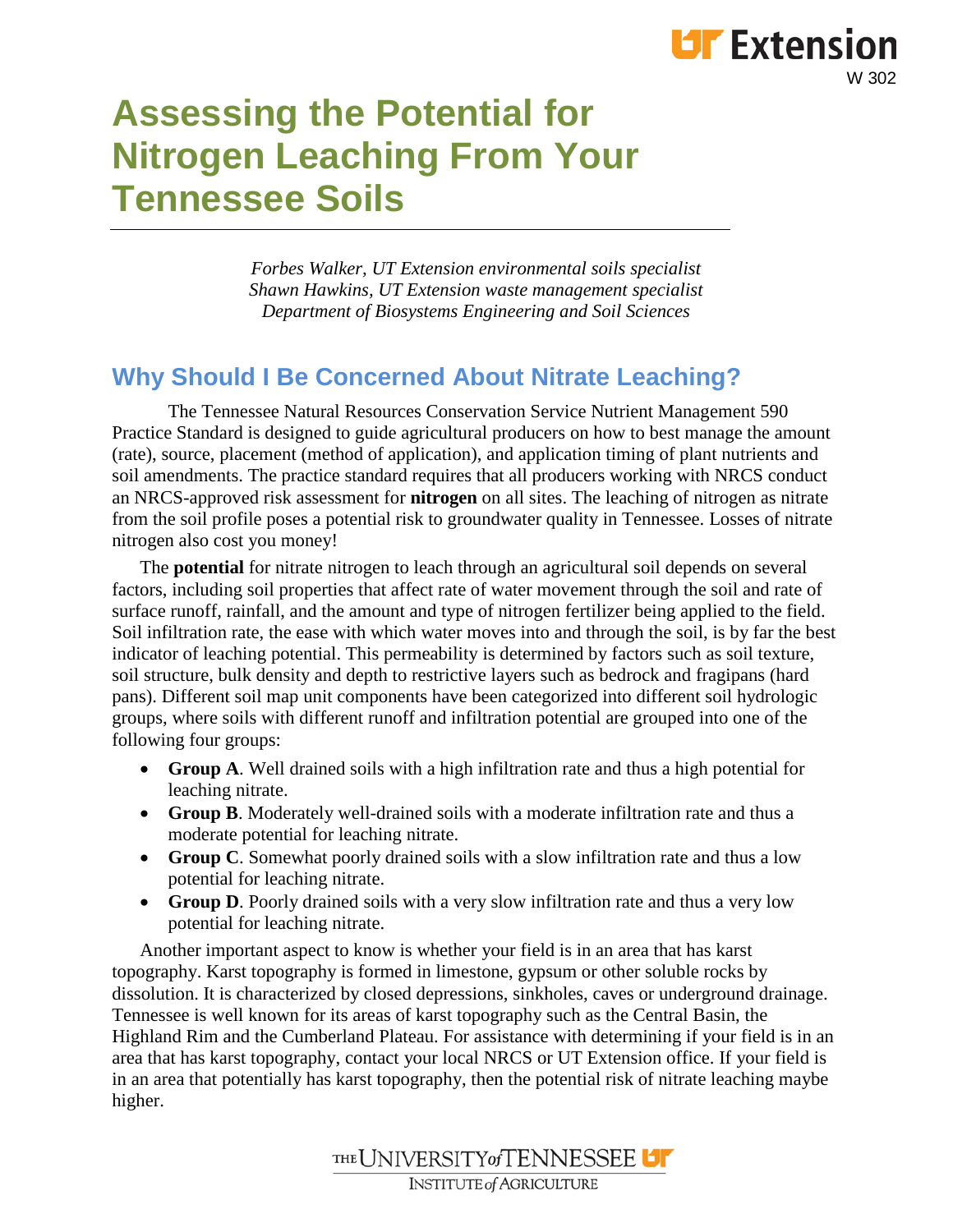### **Assessing Leaching Potential and Leaching Index Rating**

In order to assess the potential for nitrate nitrogen to leach from a field on your Tennessee farm, follow the simple four-step process outlined below:

#### **Step 1: Identify the dominant soil map unit in your field.**

This information can be gathered from consulting a paper copy of your county's soil survey, usually available at your local NRCS or UT Extension office.

The soil survey also is available to Internet users through the Web Soil Survey<sup>[1](#page-1-0)</sup>, where you can visually find your soil and its associated properties. In 2014, the information provided by Web Soil Survey will include the Nitrogen Leaching Index rating for your selected field (steps 2, 3 and 4 below).

#### **Step 2: Determine the soil leaching potential from the soil hydrologic group.**

Once you have identified the dominant soil map unit in your field, next determine the soil hydrologic group (A, B, C or D). This information can also be gathered from consulting your local NRCS or UT Extension office.

#### **Step 3: Find the Leaching Index Rating for the soil hydrologic group in your county**

Your leaching index rating will depend on the rainfall in your area. Look up the county and soil hydrologic group in Table 1 to assess your rating.

#### **Step 4: Interpreting your Nitrate Leaching Index Rating.**

Your leaching index rating score (Table 1) will determine whether you have a high, medium or low risk of nitrate leaching from your field. Use the table below to determine whether you are at low, medium or high risk of nitrate leaching.

| <b>Index Rating</b> | <b>Risk of Leaching</b> |
|---------------------|-------------------------|
| $~<$ 10             | Low                     |
| $>10$ to 16         | Medium                  |
| >16                 | High                    |

If your risk score is greater than 16 or your field has karst topography, you have a **high** risk of leaching nitrate. It is strongly recommended that you implement the best management practices that are appropriate for your planned field operations to minimize soil nitrate leaching losses.

### **Best Management Practices to Reduce Nitrate Leaching**

For those soils where the risk of nitrate leaching is considered medium or high (risk score greater than or equal to 10), producers are advised to reduce the risk of nitrate potential by

 $\overline{a}$ 

<span id="page-1-0"></span><sup>1</sup> <http://websoilsurvey.nrcs.usda.gov/app/HomePage.htm>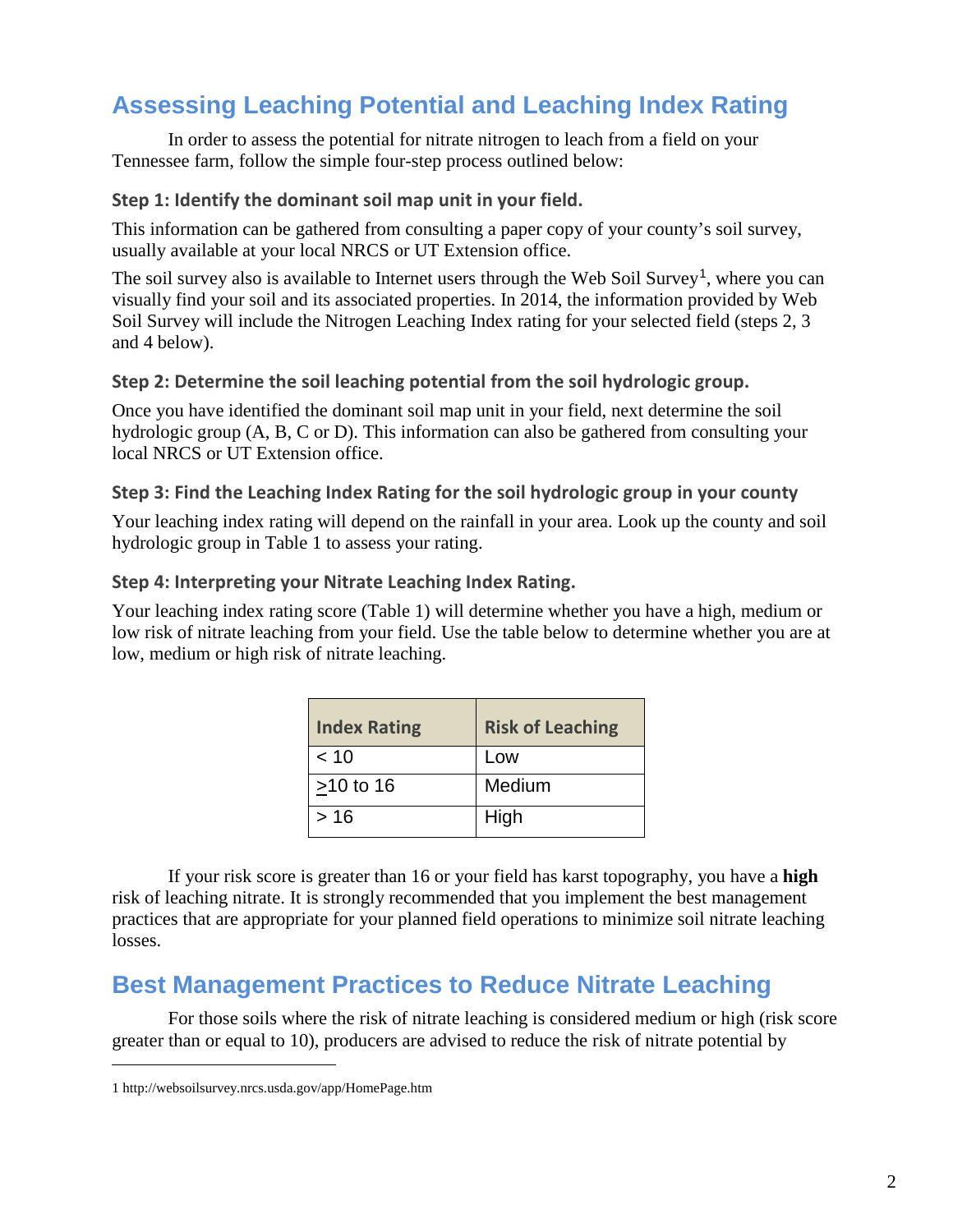implementing some simple common-sense practices that will reduce the amount of nitrogen that could be leached as nitrate. It is recommended that at a minimum, producers implement practices 1 to 3 (see below).

For soils where the risk of nitrate leaching is considered **high** (risk score greater than 16), in addition to implementing practices 1 to 3, it is recommended that producers should implement one or more of practices 4 to 8 (see below).

- 1. Follow UT Extension soil test recommendations and only apply nitrogen fertilizer based on the **realistic** yield goals for your crop. The **realistic yield goals** are to be established on historical yield data (minimum of 5 years).
- 2. Do not apply your nitrogen fertilizer until you are ready to plant, ideally within a few days of planting, or if possible, after germination and crop emergence.
- 3. Manure and litter applications should be based on UT Extension recommendations, with application rates based on soil test and manure analyses. Manure and litter should be applied as close to planting as is practical. Rather than applying based on crop nitrogen needs, it is preferred that manure and litter be applied based on crop phosphorus needs, and be supplemented with a commercial nitrogen fertilizer.
- 4. When applying urea or urea ammonium nitrate (UAN), consider using a fertilizer stabilizer that will reduce nitrogen losses for a few weeks after the fertilizer has been applied. Choose a fertilizer stabilizer that blocks the enzyme urease (which converts urea into the ammonium and nitrate forms that plants use). Delaying the conversion of urea means there will be more nitrogen available to the plant when it needs it and less will be lost.
- 5. If you are growing corn, split your nitrogen applications. Apply no more than 50 pounds of nitrogen per acre at planting, and side-dress the remainder of the recommended fertilizer. Side-dress application should be made once the corn has emerged and has at least four leaves.
- 6. If applying manures, use the pre-side-dress nitrate test (PSNT) to determine side-dress nitrogen application rates<sup>[2](#page-2-0)</sup>.
- 7. After harvest of the main crop, plant a winter cover crop such as cereal rye or winter wheat. These crops will not only reduce soil erosion over the winter but will also scavenge residual nitrogen.
- 8. The NRCS lists a number of other practices on their website<sup>[3](#page-2-1)</sup> that will minimize nitrate losses. These practices include (but are not limited to) the following:
	- Nutrient Management (Conservation Standard 590)
	- Cover Crop (Conservation Standard 340)
	- **Conservation Cover (Conservation Standard 327)**
	- **Conservation Crop Rotation (Conservation Standard 328)**
	- Forage and Biomass Planting (Conservation Standard 512)
	- **Irrigation Water Management (Conservation Standard 449)**
	- Karst Sinkhole Treatment (Conservation Standard 527)

 $\overline{a}$ 

<span id="page-2-0"></span><sup>2</sup> <http://soilplantandpest.utk.edu/pdffiles/PSNTCinfosheet105.pdf>

<span id="page-2-1"></span><sup>3</sup> [http://www.nrcs.usda.gov/wps/portal/nrcs/detailfull/national/?&cid=nrcs143\\_026849](http://www.nrcs.usda.gov/wps/portal/nrcs/detailfull/national/?&cid=nrcs143_026849)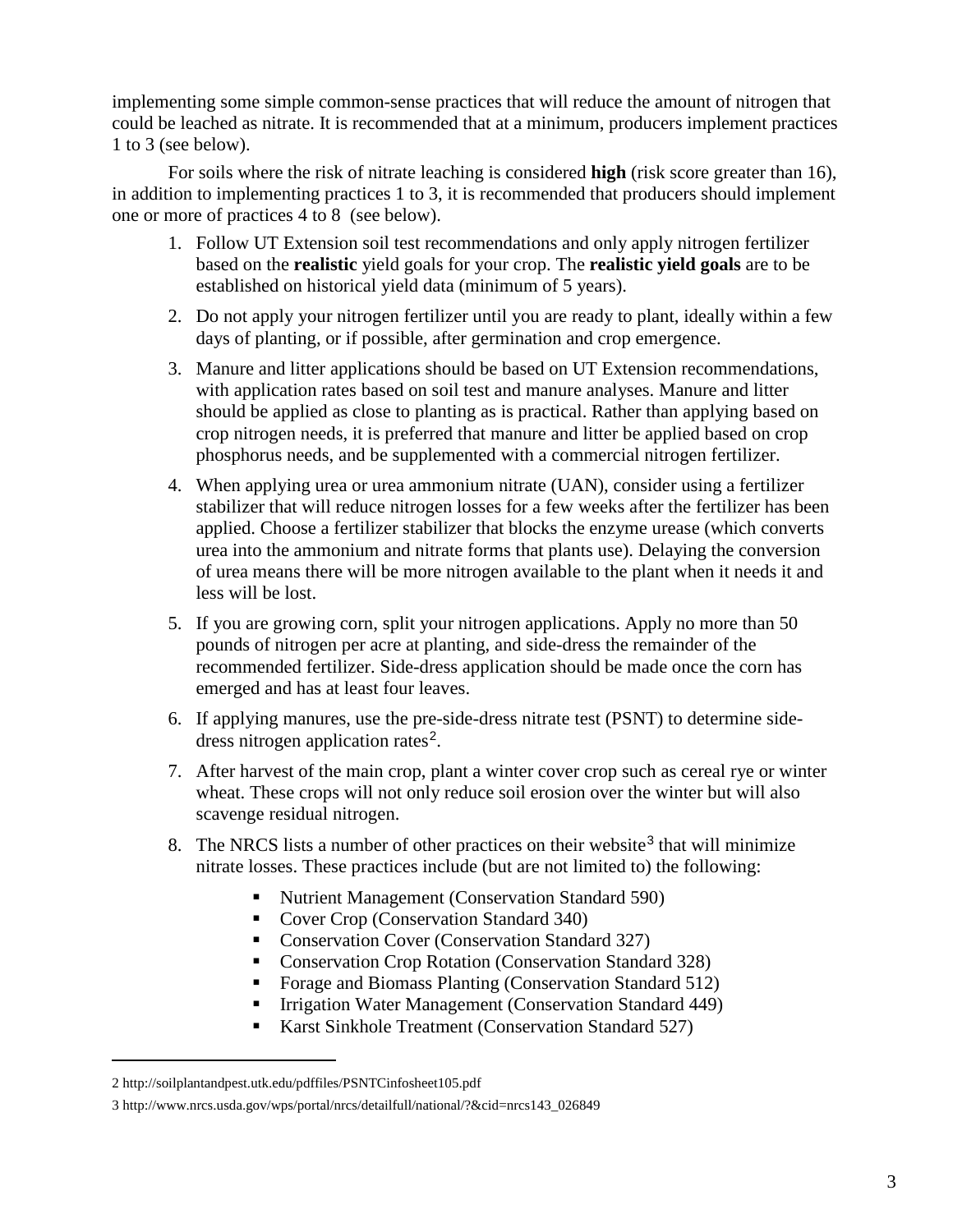| <b>County</b>  | Nitrogen Leaching Index by Hydrologic Group |                 |                 |                  |
|----------------|---------------------------------------------|-----------------|-----------------|------------------|
|                | A                                           | B               | C               | D                |
| Anderson       |                                             | 21              | 15              | 12               |
| Bedford        |                                             | 18              | 13              | 10               |
| Benton         | $\overline{27}$                             | $\overline{19}$ | $\overline{14}$ | 11               |
| Bledsoe        |                                             | 22              | 16              | $\overline{13}$  |
| <b>Blount</b>  | $\overline{26}$                             | $\overline{19}$ | $\overline{13}$ | $\overline{10}$  |
| <b>Bradley</b> | $\overline{28}$                             | 20              | $\overline{15}$ | $\overline{12}$  |
| Campbell       |                                             | 19              | $\overline{13}$ | 10               |
| Cannon         | 29                                          | 21              | $\overline{15}$ | 12               |
| Carroll        |                                             | 19              | $\overline{13}$ | $\overline{10}$  |
| Carter         | 22                                          | $\overline{15}$ | 10              | 7.8              |
| Cheatham       |                                             | 17              | $\overline{12}$ | 9.2              |
| Chester        |                                             | 16              | $\overline{11}$ | 8.9              |
| Clairborne     | 24                                          | 17              | 12              | 9                |
| Clay           | $\overline{26}$                             | $\overline{18}$ | 13              | $\overline{10}$  |
| Cocke          | 19                                          | 13              | 8.5             | 6.2              |
| Coffee         | $\overline{29}$                             | $\overline{21}$ | 16              | 12               |
| Crockett       |                                             | 18              | 13              | 9.9              |
| Cumberland     |                                             | 22              | $\overline{17}$ | $\overline{13}$  |
| Davidson       |                                             | 16              | 11              | 8.4              |
| Decatur        | $\overline{27}$                             | 20              | $\overline{14}$ | $\overline{11}$  |
| DeKalb         | 28                                          | 20              | 15              | 11               |
| Dickson        |                                             | $\overline{18}$ | $\overline{13}$ | 10               |
| Dyer           | 24                                          | 17              | 12              | 9.1              |
| Fayette        | $\overline{22}$                             | 16              | $\overline{11}$ | 8.6              |
| Fentress       | $\overline{27}$                             | 19              | $\overline{14}$ | $\overline{11}$  |
| Franklin       | 30                                          | 22              | 16              | $\overline{13}$  |
| Gibson         |                                             | 19              | $\overline{13}$ | 10               |
| Giles          |                                             | 17              | 12              | 9.7              |
| Grainger       |                                             | 15              | 11              | 7.9              |
| Greene         | $\overline{17}$                             | $\overline{11}$ | 7.4             | 5.2              |
| Grundy         |                                             | $\overline{25}$ | 19              | 15               |
| Hamblin        |                                             | 12              | 8.2             | $\overline{5.9}$ |
| Hamilton       |                                             | $\overline{21}$ | 15              | $\overline{12}$  |
| Hancock        |                                             | 15              | 10              | 7.6              |
| <b>Hawkins</b> |                                             | 12              | 8.2             | 5.9              |
| Hardeman       | 22                                          | 16              | 12              | $9\,$            |
| Hardin         | $\overline{24}$                             | $\overline{17}$ | 13              | $\overline{10}$  |
| Haywood        |                                             | 15              | 11              | 8.3              |
| Henderson      |                                             | $\overline{17}$ | 12              | 9.1              |

## **Table 1: Tennessee Nitrogen Leaching Index Rating**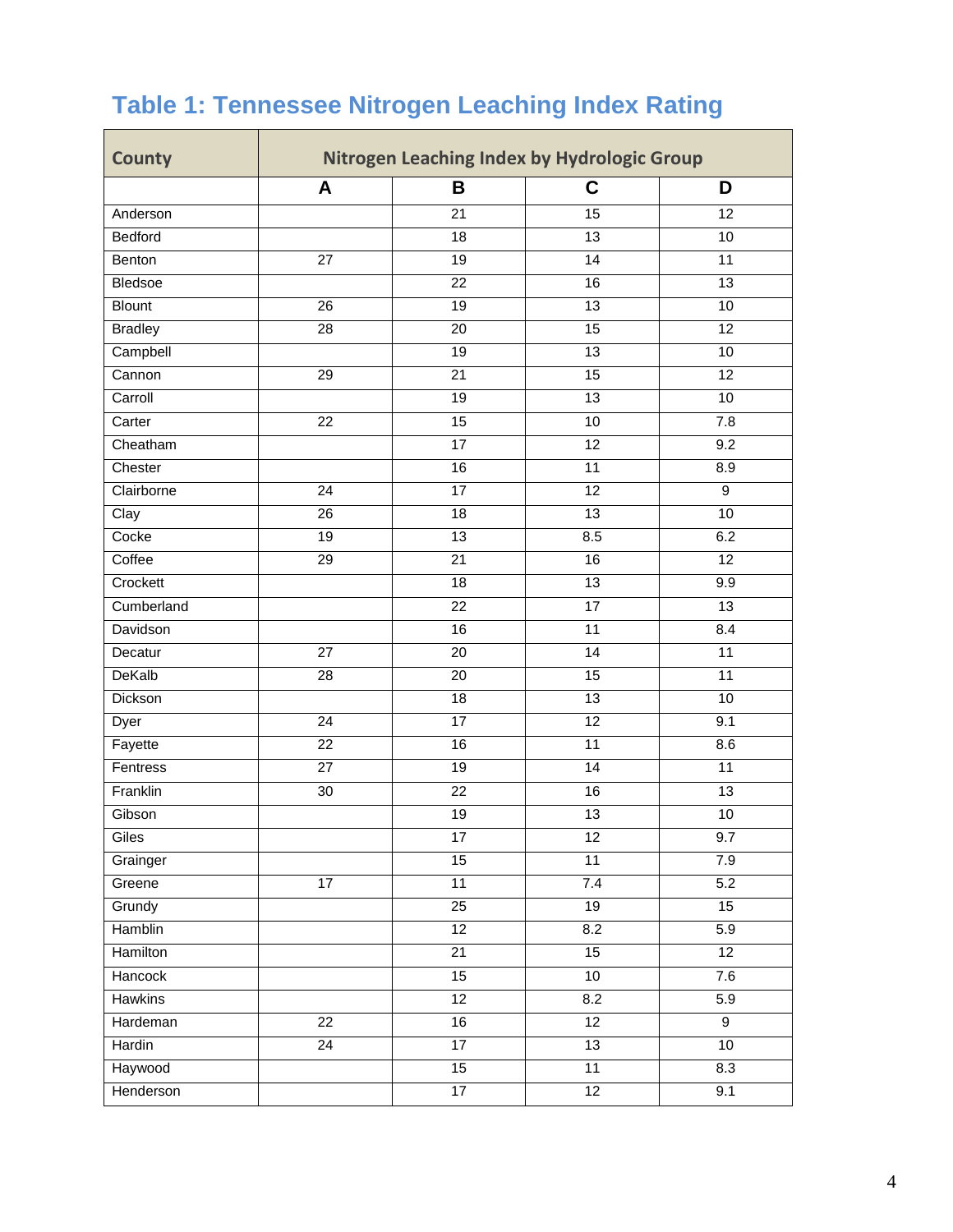| C<br>B<br>D<br>A<br>$\overline{13}$<br>Henry<br>26<br>19<br>10<br>Hickman<br>14<br>11<br>26<br>19<br>Houston<br>26<br>18<br>13<br>10<br>$\overline{11}$<br>Humphreys<br>19<br>14<br>Jackson<br>$\overline{19}$<br>$\overline{14}$<br>$\overline{11}$<br>Jefferson<br>13<br>8.5<br>6.2<br>Johnson<br>$\overline{15}$<br>$\overline{11}$<br>8<br>8.8<br>Knox<br>17<br>12<br>$\overline{23}$<br>16<br>$\overline{11}$<br>8.5<br>Lake<br>23<br>16<br>11<br>8.6<br>Lauderdale<br>15<br>12<br>28<br>21<br>Lawrence<br>20<br>15<br>11<br>Lewis<br>28<br>Lincoln<br>$\overline{15}$<br>$\overline{11}$<br>20<br>$\overline{13}$<br>$\overline{10}$<br>Loudon<br>19<br>$\overline{19}$<br>$\overline{14}$<br>$\overline{11}$<br>Macon<br>Madison<br>15<br>$\overline{11}$<br>8.4<br>21<br>Marion<br>31<br>23<br>17<br>14<br>Marshall<br>$\overline{20}$<br>$\overline{14}$<br>$\overline{11}$<br>$\overline{19}$<br>$\overline{11}$<br>Maury<br>14<br><b>McMinn</b><br>15<br>$\overline{12}$<br>$\overline{21}$<br><b>McNairy</b><br>17<br>12<br>9.8<br>Meigs<br>$\overline{15}$<br>$\overline{11}$<br>20<br>Monroe<br>22<br>16<br>13<br>12<br>Montgomery<br>$\overline{17}$<br>9.1<br>Moore<br>$\overline{21}$<br>$\overline{15}$<br>$\overline{12}$<br>15<br>12<br>21<br>Morgan<br>Pickett<br>25<br>18<br>13<br>10<br>$\overline{12}$<br>17<br>9.5<br>Obion<br>$\overline{27}$<br>$\overline{14}$<br>19<br>11<br>Overton<br>12<br>$\overline{28}$<br>$\overline{20}$<br>15<br>Perry<br>Polk<br>17<br>13<br>22<br>$\overline{29}$<br>$\overline{15}$<br>$\overline{12}$<br>Putnam<br>22<br>Rhea<br>16<br>13<br>22<br>11<br>$\overline{20}$<br>$\overline{14}$<br>Roane | <b>County</b> | Nitrogen Leaching Index by Hydrologic Group |  |  |  |  |
|----------------------------------------------------------------------------------------------------------------------------------------------------------------------------------------------------------------------------------------------------------------------------------------------------------------------------------------------------------------------------------------------------------------------------------------------------------------------------------------------------------------------------------------------------------------------------------------------------------------------------------------------------------------------------------------------------------------------------------------------------------------------------------------------------------------------------------------------------------------------------------------------------------------------------------------------------------------------------------------------------------------------------------------------------------------------------------------------------------------------------------------------------------------------------------------------------------------------------------------------------------------------------------------------------------------------------------------------------------------------------------------------------------------------------------------------------------------------------------------------------------------------------------------------------------------------------------------------------------------------------------------------------------------|---------------|---------------------------------------------|--|--|--|--|
|                                                                                                                                                                                                                                                                                                                                                                                                                                                                                                                                                                                                                                                                                                                                                                                                                                                                                                                                                                                                                                                                                                                                                                                                                                                                                                                                                                                                                                                                                                                                                                                                                                                                |               |                                             |  |  |  |  |
|                                                                                                                                                                                                                                                                                                                                                                                                                                                                                                                                                                                                                                                                                                                                                                                                                                                                                                                                                                                                                                                                                                                                                                                                                                                                                                                                                                                                                                                                                                                                                                                                                                                                |               |                                             |  |  |  |  |
|                                                                                                                                                                                                                                                                                                                                                                                                                                                                                                                                                                                                                                                                                                                                                                                                                                                                                                                                                                                                                                                                                                                                                                                                                                                                                                                                                                                                                                                                                                                                                                                                                                                                |               |                                             |  |  |  |  |
|                                                                                                                                                                                                                                                                                                                                                                                                                                                                                                                                                                                                                                                                                                                                                                                                                                                                                                                                                                                                                                                                                                                                                                                                                                                                                                                                                                                                                                                                                                                                                                                                                                                                |               |                                             |  |  |  |  |
|                                                                                                                                                                                                                                                                                                                                                                                                                                                                                                                                                                                                                                                                                                                                                                                                                                                                                                                                                                                                                                                                                                                                                                                                                                                                                                                                                                                                                                                                                                                                                                                                                                                                |               |                                             |  |  |  |  |
|                                                                                                                                                                                                                                                                                                                                                                                                                                                                                                                                                                                                                                                                                                                                                                                                                                                                                                                                                                                                                                                                                                                                                                                                                                                                                                                                                                                                                                                                                                                                                                                                                                                                |               |                                             |  |  |  |  |
|                                                                                                                                                                                                                                                                                                                                                                                                                                                                                                                                                                                                                                                                                                                                                                                                                                                                                                                                                                                                                                                                                                                                                                                                                                                                                                                                                                                                                                                                                                                                                                                                                                                                |               |                                             |  |  |  |  |
|                                                                                                                                                                                                                                                                                                                                                                                                                                                                                                                                                                                                                                                                                                                                                                                                                                                                                                                                                                                                                                                                                                                                                                                                                                                                                                                                                                                                                                                                                                                                                                                                                                                                |               |                                             |  |  |  |  |
|                                                                                                                                                                                                                                                                                                                                                                                                                                                                                                                                                                                                                                                                                                                                                                                                                                                                                                                                                                                                                                                                                                                                                                                                                                                                                                                                                                                                                                                                                                                                                                                                                                                                |               |                                             |  |  |  |  |
|                                                                                                                                                                                                                                                                                                                                                                                                                                                                                                                                                                                                                                                                                                                                                                                                                                                                                                                                                                                                                                                                                                                                                                                                                                                                                                                                                                                                                                                                                                                                                                                                                                                                |               |                                             |  |  |  |  |
|                                                                                                                                                                                                                                                                                                                                                                                                                                                                                                                                                                                                                                                                                                                                                                                                                                                                                                                                                                                                                                                                                                                                                                                                                                                                                                                                                                                                                                                                                                                                                                                                                                                                |               |                                             |  |  |  |  |
|                                                                                                                                                                                                                                                                                                                                                                                                                                                                                                                                                                                                                                                                                                                                                                                                                                                                                                                                                                                                                                                                                                                                                                                                                                                                                                                                                                                                                                                                                                                                                                                                                                                                |               |                                             |  |  |  |  |
|                                                                                                                                                                                                                                                                                                                                                                                                                                                                                                                                                                                                                                                                                                                                                                                                                                                                                                                                                                                                                                                                                                                                                                                                                                                                                                                                                                                                                                                                                                                                                                                                                                                                |               |                                             |  |  |  |  |
|                                                                                                                                                                                                                                                                                                                                                                                                                                                                                                                                                                                                                                                                                                                                                                                                                                                                                                                                                                                                                                                                                                                                                                                                                                                                                                                                                                                                                                                                                                                                                                                                                                                                |               |                                             |  |  |  |  |
|                                                                                                                                                                                                                                                                                                                                                                                                                                                                                                                                                                                                                                                                                                                                                                                                                                                                                                                                                                                                                                                                                                                                                                                                                                                                                                                                                                                                                                                                                                                                                                                                                                                                |               |                                             |  |  |  |  |
|                                                                                                                                                                                                                                                                                                                                                                                                                                                                                                                                                                                                                                                                                                                                                                                                                                                                                                                                                                                                                                                                                                                                                                                                                                                                                                                                                                                                                                                                                                                                                                                                                                                                |               |                                             |  |  |  |  |
|                                                                                                                                                                                                                                                                                                                                                                                                                                                                                                                                                                                                                                                                                                                                                                                                                                                                                                                                                                                                                                                                                                                                                                                                                                                                                                                                                                                                                                                                                                                                                                                                                                                                |               |                                             |  |  |  |  |
|                                                                                                                                                                                                                                                                                                                                                                                                                                                                                                                                                                                                                                                                                                                                                                                                                                                                                                                                                                                                                                                                                                                                                                                                                                                                                                                                                                                                                                                                                                                                                                                                                                                                |               |                                             |  |  |  |  |
|                                                                                                                                                                                                                                                                                                                                                                                                                                                                                                                                                                                                                                                                                                                                                                                                                                                                                                                                                                                                                                                                                                                                                                                                                                                                                                                                                                                                                                                                                                                                                                                                                                                                |               |                                             |  |  |  |  |
|                                                                                                                                                                                                                                                                                                                                                                                                                                                                                                                                                                                                                                                                                                                                                                                                                                                                                                                                                                                                                                                                                                                                                                                                                                                                                                                                                                                                                                                                                                                                                                                                                                                                |               |                                             |  |  |  |  |
|                                                                                                                                                                                                                                                                                                                                                                                                                                                                                                                                                                                                                                                                                                                                                                                                                                                                                                                                                                                                                                                                                                                                                                                                                                                                                                                                                                                                                                                                                                                                                                                                                                                                |               |                                             |  |  |  |  |
|                                                                                                                                                                                                                                                                                                                                                                                                                                                                                                                                                                                                                                                                                                                                                                                                                                                                                                                                                                                                                                                                                                                                                                                                                                                                                                                                                                                                                                                                                                                                                                                                                                                                |               |                                             |  |  |  |  |
|                                                                                                                                                                                                                                                                                                                                                                                                                                                                                                                                                                                                                                                                                                                                                                                                                                                                                                                                                                                                                                                                                                                                                                                                                                                                                                                                                                                                                                                                                                                                                                                                                                                                |               |                                             |  |  |  |  |
|                                                                                                                                                                                                                                                                                                                                                                                                                                                                                                                                                                                                                                                                                                                                                                                                                                                                                                                                                                                                                                                                                                                                                                                                                                                                                                                                                                                                                                                                                                                                                                                                                                                                |               |                                             |  |  |  |  |
|                                                                                                                                                                                                                                                                                                                                                                                                                                                                                                                                                                                                                                                                                                                                                                                                                                                                                                                                                                                                                                                                                                                                                                                                                                                                                                                                                                                                                                                                                                                                                                                                                                                                |               |                                             |  |  |  |  |
|                                                                                                                                                                                                                                                                                                                                                                                                                                                                                                                                                                                                                                                                                                                                                                                                                                                                                                                                                                                                                                                                                                                                                                                                                                                                                                                                                                                                                                                                                                                                                                                                                                                                |               |                                             |  |  |  |  |
|                                                                                                                                                                                                                                                                                                                                                                                                                                                                                                                                                                                                                                                                                                                                                                                                                                                                                                                                                                                                                                                                                                                                                                                                                                                                                                                                                                                                                                                                                                                                                                                                                                                                |               |                                             |  |  |  |  |
|                                                                                                                                                                                                                                                                                                                                                                                                                                                                                                                                                                                                                                                                                                                                                                                                                                                                                                                                                                                                                                                                                                                                                                                                                                                                                                                                                                                                                                                                                                                                                                                                                                                                |               |                                             |  |  |  |  |
|                                                                                                                                                                                                                                                                                                                                                                                                                                                                                                                                                                                                                                                                                                                                                                                                                                                                                                                                                                                                                                                                                                                                                                                                                                                                                                                                                                                                                                                                                                                                                                                                                                                                |               |                                             |  |  |  |  |
|                                                                                                                                                                                                                                                                                                                                                                                                                                                                                                                                                                                                                                                                                                                                                                                                                                                                                                                                                                                                                                                                                                                                                                                                                                                                                                                                                                                                                                                                                                                                                                                                                                                                |               |                                             |  |  |  |  |
|                                                                                                                                                                                                                                                                                                                                                                                                                                                                                                                                                                                                                                                                                                                                                                                                                                                                                                                                                                                                                                                                                                                                                                                                                                                                                                                                                                                                                                                                                                                                                                                                                                                                |               |                                             |  |  |  |  |
|                                                                                                                                                                                                                                                                                                                                                                                                                                                                                                                                                                                                                                                                                                                                                                                                                                                                                                                                                                                                                                                                                                                                                                                                                                                                                                                                                                                                                                                                                                                                                                                                                                                                |               |                                             |  |  |  |  |
|                                                                                                                                                                                                                                                                                                                                                                                                                                                                                                                                                                                                                                                                                                                                                                                                                                                                                                                                                                                                                                                                                                                                                                                                                                                                                                                                                                                                                                                                                                                                                                                                                                                                |               |                                             |  |  |  |  |
|                                                                                                                                                                                                                                                                                                                                                                                                                                                                                                                                                                                                                                                                                                                                                                                                                                                                                                                                                                                                                                                                                                                                                                                                                                                                                                                                                                                                                                                                                                                                                                                                                                                                |               |                                             |  |  |  |  |
|                                                                                                                                                                                                                                                                                                                                                                                                                                                                                                                                                                                                                                                                                                                                                                                                                                                                                                                                                                                                                                                                                                                                                                                                                                                                                                                                                                                                                                                                                                                                                                                                                                                                |               |                                             |  |  |  |  |
| 11<br>8.7<br>Robertson<br>16                                                                                                                                                                                                                                                                                                                                                                                                                                                                                                                                                                                                                                                                                                                                                                                                                                                                                                                                                                                                                                                                                                                                                                                                                                                                                                                                                                                                                                                                                                                                                                                                                                   |               |                                             |  |  |  |  |
| Rutherford<br>19<br>$\overline{14}$<br>$\overline{11}$                                                                                                                                                                                                                                                                                                                                                                                                                                                                                                                                                                                                                                                                                                                                                                                                                                                                                                                                                                                                                                                                                                                                                                                                                                                                                                                                                                                                                                                                                                                                                                                                         |               |                                             |  |  |  |  |
| Scott<br>19<br>$\overline{14}$<br>$\overline{11}$                                                                                                                                                                                                                                                                                                                                                                                                                                                                                                                                                                                                                                                                                                                                                                                                                                                                                                                                                                                                                                                                                                                                                                                                                                                                                                                                                                                                                                                                                                                                                                                                              |               |                                             |  |  |  |  |
| Sequatchie<br>$\overline{23}$<br>$\overline{17}$<br>$\overline{14}$                                                                                                                                                                                                                                                                                                                                                                                                                                                                                                                                                                                                                                                                                                                                                                                                                                                                                                                                                                                                                                                                                                                                                                                                                                                                                                                                                                                                                                                                                                                                                                                            |               |                                             |  |  |  |  |
| 17<br>12<br>Sevier<br>9.6                                                                                                                                                                                                                                                                                                                                                                                                                                                                                                                                                                                                                                                                                                                                                                                                                                                                                                                                                                                                                                                                                                                                                                                                                                                                                                                                                                                                                                                                                                                                                                                                                                      |               |                                             |  |  |  |  |
| Shelby<br>$\overline{21}$<br>15<br>10<br>8.1                                                                                                                                                                                                                                                                                                                                                                                                                                                                                                                                                                                                                                                                                                                                                                                                                                                                                                                                                                                                                                                                                                                                                                                                                                                                                                                                                                                                                                                                                                                                                                                                                   |               |                                             |  |  |  |  |
| Smith<br>19<br>$\overline{13}$<br>$\overline{11}$                                                                                                                                                                                                                                                                                                                                                                                                                                                                                                                                                                                                                                                                                                                                                                                                                                                                                                                                                                                                                                                                                                                                                                                                                                                                                                                                                                                                                                                                                                                                                                                                              |               |                                             |  |  |  |  |